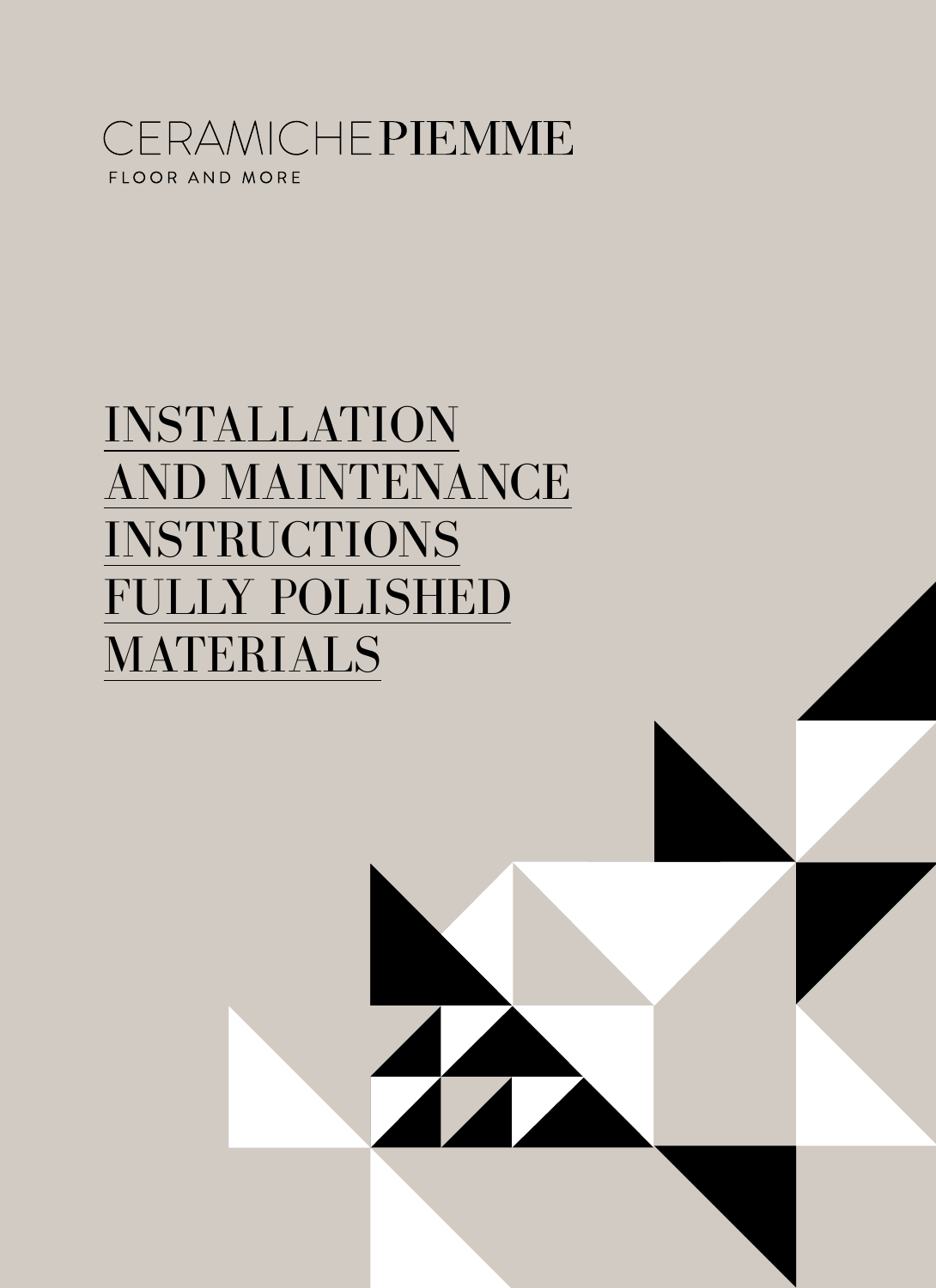# \*\*\*\*\*\*\*\*\*\*\*\*\*\*\*\*\*\*\*\*\*\*\*\*\*\*\*\*\*\*\* \*\*\*\*\*\*\*\*\*\*\*\*\*\*\*\*\*\*\*\*\*\*\*\*\*\*\*\*\*\*\* \*\*\*\*\*\*\*\*\*\*\*\*\*\*\*\*\*\*\*\*\*\*\*\*\*\*\*\*\*\*

FOR THE INSTALLATION, CLEANING AND MAINTENANCE OF THE CERAMICHE PIEMME COLLECTIONS, IN THEIR FULLY-POLISHED VERSION SUCH AS, BITS&PIECES, ELEGANCE, FLEUR DE BOIS, GEOSTONE, MARMI REALI, MORE, NEWSTONE, PURESTONE, UNIQUESTONE, ALL MATERIALS HIGHLY PRIZED FOR THEIR CHARACTERISTICS OF ELEGANCE AND BRIGHTNESS, SOME BASIC INSTRUCTIONS MUST BE FOLLOWED. THIS BOOKLET WILL TELL YOU ALL YOU NEED TO KNOW ABOUT CERAMICHE PIEMME FULLY POLISHED MATERIALS.

# 1. THE PROJECT: GETTING OFF TO A GOOD START

IT IS IMPORTANT TO UNDERSTAND WHERE FULLY POLISHED MATERIALS ARE BEST USED - RESIDENTIAL ENVIRONMENTS, LUXURY ROOMS, BATHROOMS OR ELEGANT COMMERCIAL SPACES.

IN AREAS SUBJECT TO INTENSE TRANSIT SUCH AS MAIN ENTRANCES, HALLS, ETC. CARPETS AND MATS WILL HAVE TO BE USED FOR EASIER SHOE SOLE CLEANING.

### 2) INSTALLATION: ONLY FOR REAL EXPERT PROFESSIONALS

THE INSTALLER HAS THE LAST SAY. HE IS THE WORKS MANAGER AND MUST ALWAYS BE CHOSEN WITH THE UTMOST CARE. YOU SHOULD INFORM HIM OF SOME BASIC RULES TO BE FOLLOWED: 1. MODERN PLAIN CEMENT BASE JOINTS ARE HIGHLY RECOMMENDED. 2. THE USE OF EPOXY BASED GROUTS IS NOT RECOMMENDED. BEFORE USE, THE INSTALLER MUST CHECK THE COMPATIBILITY OF THE JOINT FILLERS WITH POLISHED PIEMME CERAMIC PRODUCT. ONCE INSTALLATION HAS BEEN COMPLETED IT IS IMPORTANT TO REMOVE ANY EXCESS QUANTITIES OF JOINT FILLERS WHEN THEY ARE STILL FRESH. THE INSTRUCTIONS OF THE MANUFACTURERS OF THE GROUTS FOR POLISHED AND LAPPED MATERIALS MUST BE SCRUPULOUSLY FOLLOWED, RESPECTING THE INSTALLATION TIMES AND ESPECIALLY CLEANING.



.... . . . . .... . . . . . . . . .... . . . .

. . . .  $\bullet\bullet\bullet\bullet$ . . . .  $\bullet\bullet\bullet\bullet$ . . . .  $\bullet\bullet\bullet\bullet$  $\bullet\bullet\bullet\bullet$  $\bullet\bullet\bullet\bullet$  $\bullet\bullet\bullet\bullet$ ....



#### 3) FIRST CLEANING: WASHING AFTER INSTALLATION BY THE INSTALLER

WASHING AFTER INSTALLATION IS ANOTHER IMPORTANT STEP. IT IS NORMALLY DONE ONLY ONCE, BY THE INSTALLER BEFORE DELIVERY OF THE FINISHED WORK AND BEFORE THE FLOOR IS USED. THIS FIRST CLEANING OPERATION REMOVES THE INSTALLATION RESIDUES AND NORMAL SITE DIRT. CAREFUL AND THOROUGH WASHING IS REQUIRED WITH PLENTY OF CLEAN WATER; THE USE OF DIRTY WATER WOULD SPOIL THE FINISHED JOB.

ONCE THE CEMENT GROUT CURING TIME HAS ELAPSED, THE NEXT STEP IS TO CLEAN WITH A CLEANING AGENT SUCH AS PS87, MAGICGRES (KITER), BONADECON (BONASYSTEM) OR EQUIVALENT, STRICTLY FOLLOWING THE INSTRUCTIONS FOR USE AND DILUTION INDICATED ON THE MANUFACTURER' S PACKAGING.

USE THE DILUTED DETERGENT ACCORDING TO THE MANUFACTURER' S INSTRUCTIONS IF POSSIBLE IN HOT WATER.

BEFORE WASHING, VACUUM/BRUSH THE FLOOR WELL AND THEN PROCEED TO WASH BY DISTRIBUTING THE DILUTED SOLUTION EVENLY USING A NORMAL FLOOR MOP (MOCIO), OR, IN THE CASE OF LARGE SURFACES, A SINGLE BRUSH WITH GREEN PADS (SOFT). LEAVE ON FOR A FEW MINUTES. RINSE CAREFULLY AND THOROUGHLY WITH PLENTY OF HOT CLEAN WATER.

REPEAT THE OPERATION AS OFTEN AS NECESSARY TO ELIMINATE ANY HALOS OR RESIDUES. ONCE THE INSTALLATION AND WASHING HAVE BEEN COMPLETED, IF ANY IMPERFECTIONS ARE FOUND, BEFORE TAKING ANY ACTION, IT IS ADVISABLE TO CONTACT YOUR DEALER AND/OR OUR TECHNICAL DEPARTMENT.

ONCE INSTALLATION AND FIRST CLEANING OPERATIONS HAVE BEEN COMPLETED, UNTIL DELIVERY OF THE FLOOR TO THE END USER, ALWAYS KEEP IT WELL COVERED AND ADEQUATELY PROTECTED UNTIL THE END OF ALL WORKSITE OPERATIONS.

# 4. ROUTINE CLEANING: NO "BANG"

ROUTINE CLEANING OPERATIONS ARE DESIGNED TO REMOVE COMMON DIRT AND MAINTAIN THE NORMAL SHINE AND GLOSS CHARACTERISTICS OF THE FULLY POLISHED MATERIALS. THESE MUST ALWAYS BE PERFORMED WITH PLENTY OF LUKEWARM WATER AND NEUTRAL-BASE HOUSEHOLD DETERGENTS. IMPORTANT: ALTHOUGH SOME PRODUCTS ADVERTISE "NO-RINSING" IT IS ALWAYS BEST TO RINSE WELL. ALWAYS AVOID USING EXCESSIVELY ACIDIC OR BASIC PRODUCTS AND ABRASIVE SPONGES (NO "BANG" EFFECT PRODUCTS OR THE LIKE). THE USE OF POLISHING MACHINES AND POLISHING WAXES IS NOT RECOMMENDED. INSTEAD THE USE OF WATER AND/OR STEAM FLOOR CLEANING MACHINES (WITH SOFT WATER), ALWAYS AND ONLY IN COMBINATION WITH NEUTRAL DETERGENTS IS RECOMMENDED.

# 5. GOOD MAINTENANCE STANDARDS

POLISHED PRODUCT WITH DELICATE NATURE (MIRROR EFFECT). IF THE MATERIAL IS INSTALLED ON THE GROUND FLOOR WITH DIRECT ACCESS TO OUTDOOR AREAS (GARDEN, PATIO, BEACHES), IT IS ADVISABLE TO USE BARRIERS AGAINST DIRT (E.G., CARPETS, DOORMATS, ETC.).



NOTE: AS SPECIFIED BY THE UNI 11493.2013 STANDARD PARAGRAPH 5.2.2: "VISUAL INSPECTION OF THE TILING SHALL BE CARRIED OUT FROM A MINIMUM DISTANCE OF 1.5 M AT HUMAN HEIGHT. GRAZING LIGHTING IS NOT ALLOWED. SURFACE EFFECTS THAT CANNOT BE DETECTED UNDER THESE CONDITIONS SHOULD NOT BE CONSIDERED AS DEFECTS".

CERAMICHE PIEMME DECLINES ALL LIABILITY IF THE ABOVE MENTIONED INSTALLATION, CLEANING AND MAINTENANCE RULES ARE NOT OBSERVED.